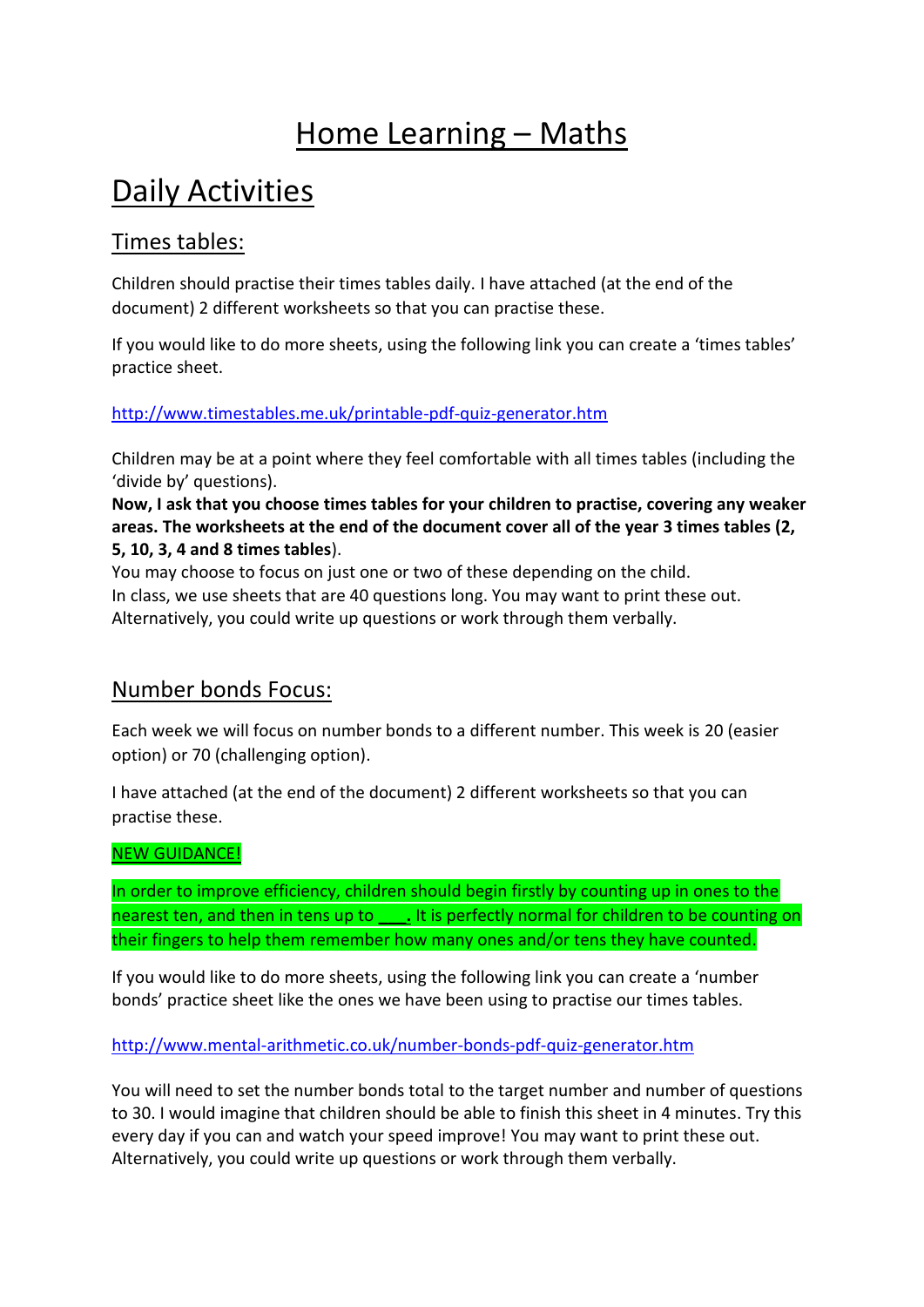### **Monday:**

### Activity: Calculation

Please complete the following questions. You may draw a place value chart and Dienes to help you. Make sure you check the operation. You may need to regroup. (Answers below)

| 766    | 879     | 528     |
|--------|---------|---------|
| $+215$ | $+ 69$  | $+459$  |
| 591    | 681     | 668     |
| $+361$ | $+ 159$ | $-315$  |
| 765    | 503     | 155     |
| 536    | 364     | $+ 540$ |

Now complete the following word problems. You may want to draw bar models to help you. You should still use column addition or subtraction to solve the answer, and then put your answer in a full sentence. (Answers below)

- 1) Jessica's high school played 943 football games this year. She attended 534 games. How many football games did Jessica miss?
- 2) Fred has 607 orange balloons, he gave Benny 417 of the balloons. How many orange balloons does he now have ?
- 3) There are 110 poplar trees currently in the park. Park workers will plant 132 more poplar trees today. How many poplar trees will the park have when the workers are finished?
- 4) Tim has 925 baseball cards. Joan bought 374 of Tim's baseball cards. How many baseball cards does Tim have now?
- 5) Tim found 984 seashells on the beach. he gave Melanie 487 of the seashells. How many seashells does he now have ?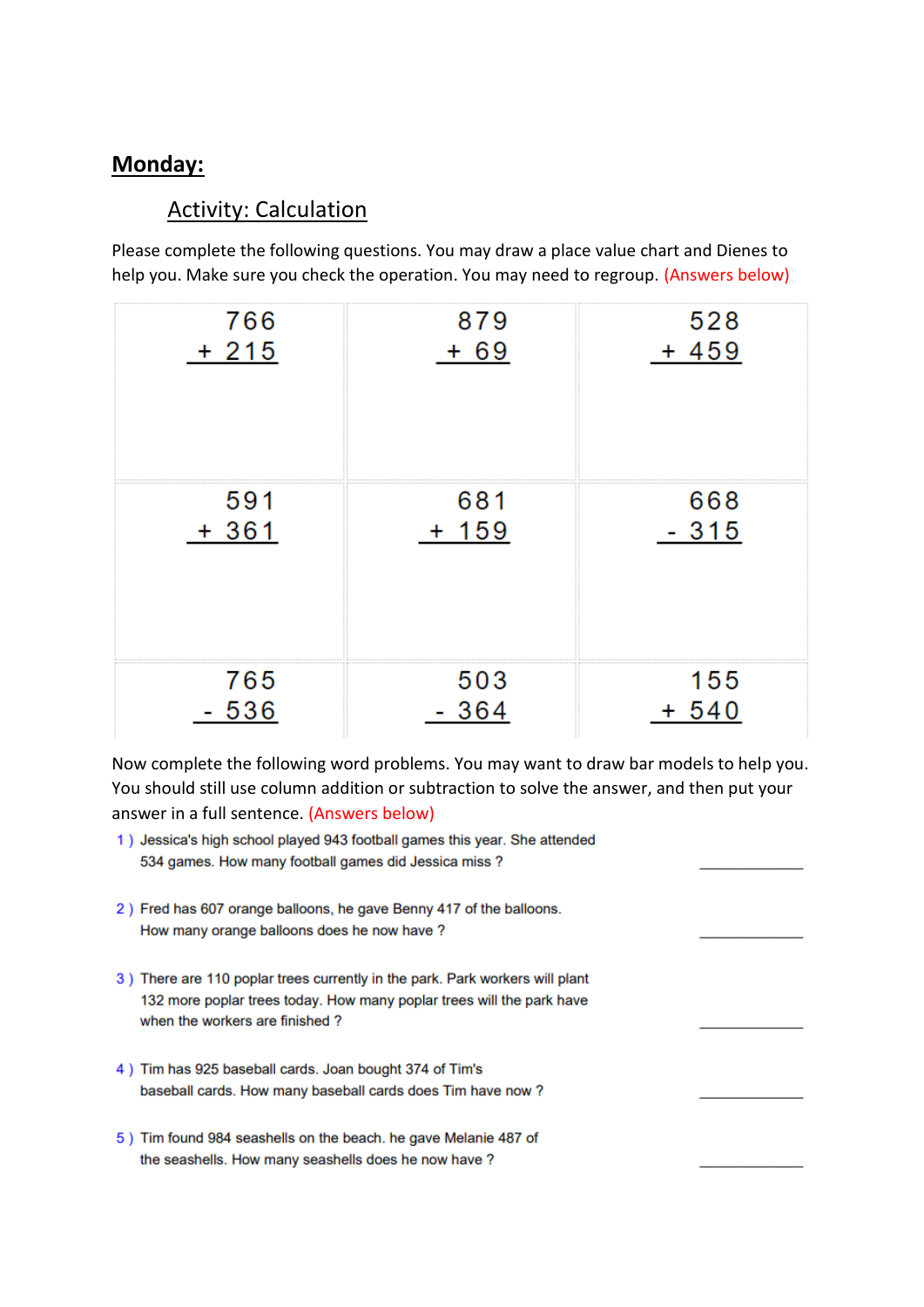### **Tuesday:**

### Activity: Money, Money, Money

Please work out the total amount of money in each question. You should write your answer in pounds and pence. I always start by adding the coins with the highest value! (Answers below)

For example: 1. There is £2 and 2 pence.

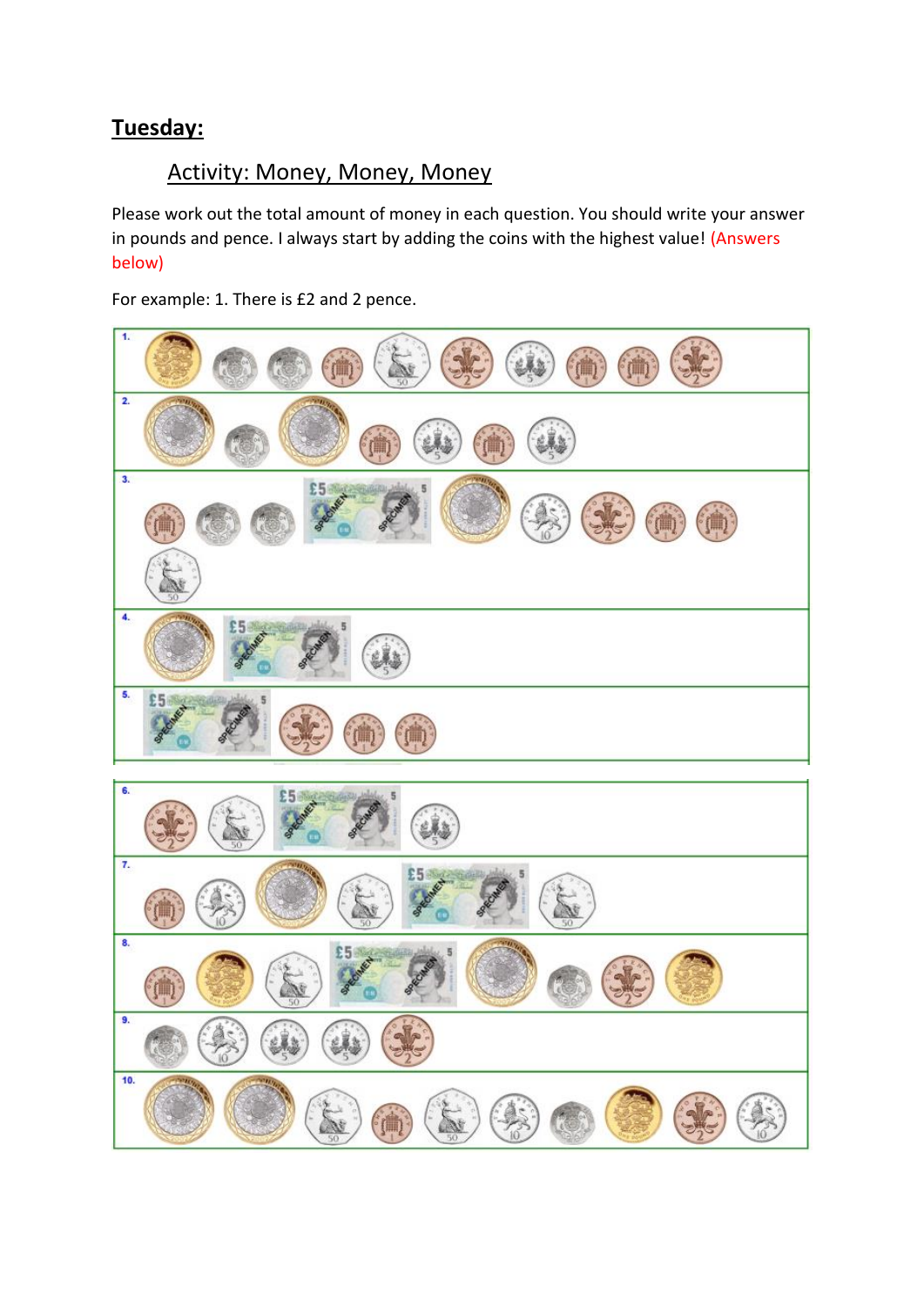## **Wednesday:**

### Activity: Statistics – Bar Charts



If you haven't got any change at home,

• either practise counting out money with this website

<https://natwest.mymoneysense.com/students/students-5-8/coin-cruncher/>

 or use this picture below to count out the coins and to create your bar graph. (1 square should represent one coin)



#### Extension:

Using your bar chart, write some questions that could be answered using the information you have collected.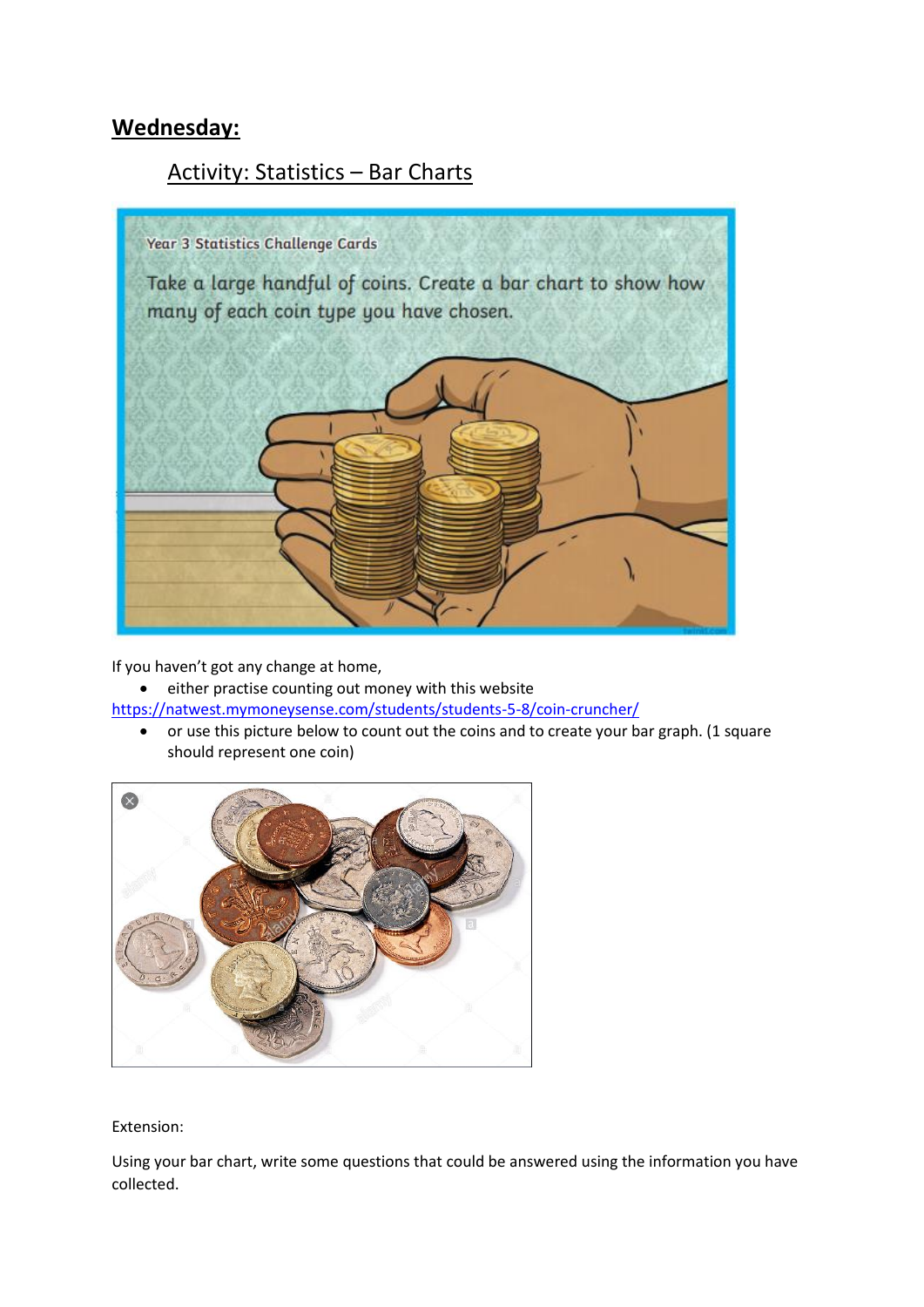### **Thursday:**

### Activity: Brain Challenge

I would like you to come up with three solutions for each calculation. Notice, it asks you to use only odd numbers.

| <b>Addition and Subtraction</b><br>What could the missing numbers be? | <b>Missing Numbers</b> |  |
|-----------------------------------------------------------------------|------------------------|--|
| $\ddot{}$                                                             | 67                     |  |
| $\ddot{}$                                                             | $=$                    |  |
| $\ddot{}$                                                             | 73                     |  |
| $\ddot{}$                                                             | $=$                    |  |
| $\ddot{}$                                                             | 45                     |  |
| $\ddot{}$                                                             | $=$                    |  |
| Can you fill in the missing numbers using only odd numbers?           |                        |  |

For this next question, I would like you to show your working to prove to me your answer is correct. You will need to show me different representations. This could include bar models, part whole models, Dienes block, a bead string etc…

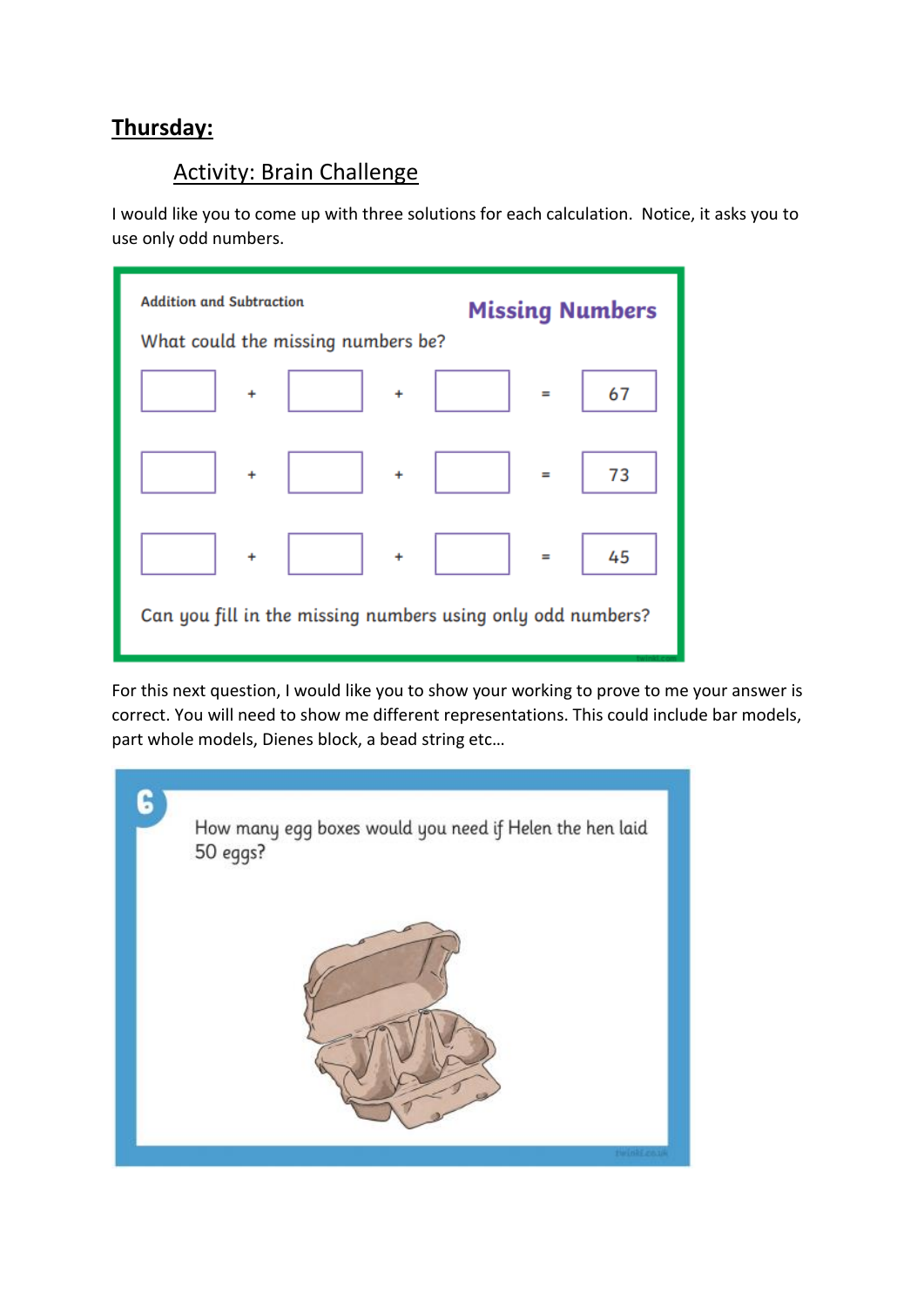### **Friday**

#### Spend some time playing these Maths games  $\odot$

#### Bonds to 20:

This is a simple game, my score on my first try was 1380. Can you beat it?

[https://www.mathplayground.com/number\\_bonds\\_20.html](https://www.mathplayground.com/number_bonds_20.html)

This is a great one! I made it all the way to level 7! Give it a try!

<https://www.studyzone.tv/game32-codeb185a011318c3d8c938f8d21f4a19d9b>

#### Hit the Button:

This website has 4 different games you could play to practise your number bonds, times tables and division facts.

<https://www.topmarks.co.uk/maths-games/hit-the-button>

#### Coin Cruncher:

<https://natwest.mymoneysense.com/students/students-5-8/coin-cruncher/>

Use the 'Make the Total' option first, select pounds and then begin with the 'hard' option. Most of you will manage this! If it is a little tricky, go back and do the easier option.

#### Stone Age Stu:

<https://mathsframe.co.uk/en/resources/resource/544/Stone-Age-Stu-Times-Tables>

You can choose your own levels. Pick the times tables you want to practise!

#### Calendar:

<https://mathsframe.co.uk/en/resources/resource/261/using-a-calendar>

This one gives you some practice on the months of the years and dates. Similar to what we do in Maths Meetings.

Telling the Time:

https://mathsframe.co.uk/en/resources/resource/116/telling the time#

You can set your own difficulty here! You should look at either the 'read time to the quarter hour', 'read time to the nearest 5 minutes' and 'read time to the nearest minute'. You can choose which difficulty, depending on how confident you feel, but do try and challenge yourselves too!

#### Arithmetic Archery:

<https://mathsframe.co.uk/en/resources/resource/399/Archery-Arithmetic-Multiplication>

You can use this to practise any times tables I set. (Or challenge yourself and begin to practice next years. Only do this if you are very confident with all of your year 3 times tables.)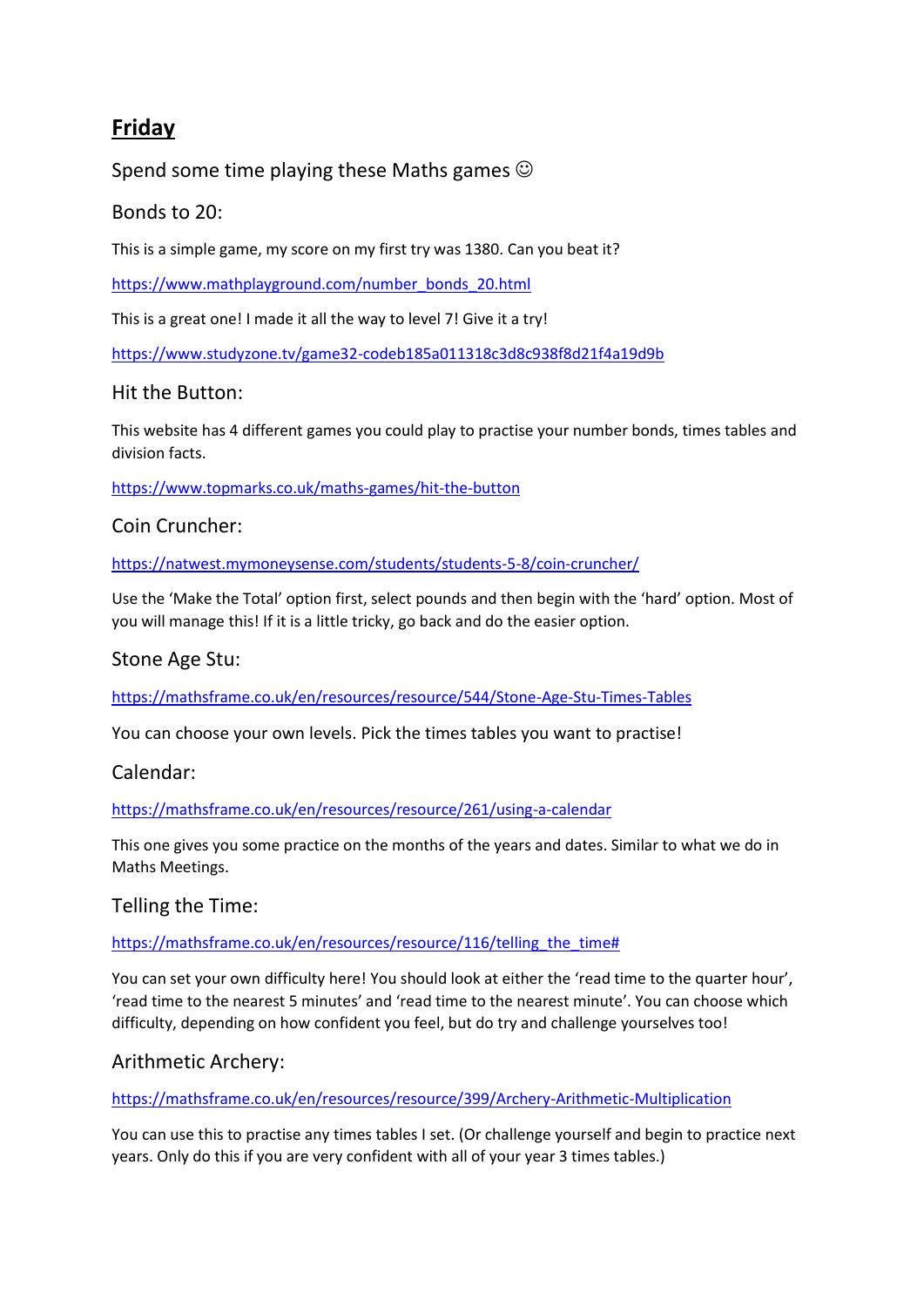#### **Monday Answers**

- 1. 981
- 2. 948
- 3. 987
- 4. 952
- 5. 840
- 6. 353
- 7. 229
- 8. 139
- 9. 695
- 10. Jessica missed 409 games.
- 11. Fred now has 190 balloons.
- 12. The park will have 242 poplar trees.
- 13. Tim now has 551 cards.
- 14. Tim has 497 shells.

### **Tuesday Answers**

- 1. £2 and 2 pence
- 2. £4 and 32 pence
- 3. £8 and 5 pence
- 4. £7 and 5 pence
- 5. £5 and 4 pence
- 6. £5 and 57 pence
- 7. £8 and 11 pence
- 8. £9 and 73 pence
- 9. 42 pence
- 10. £6 and 43 pence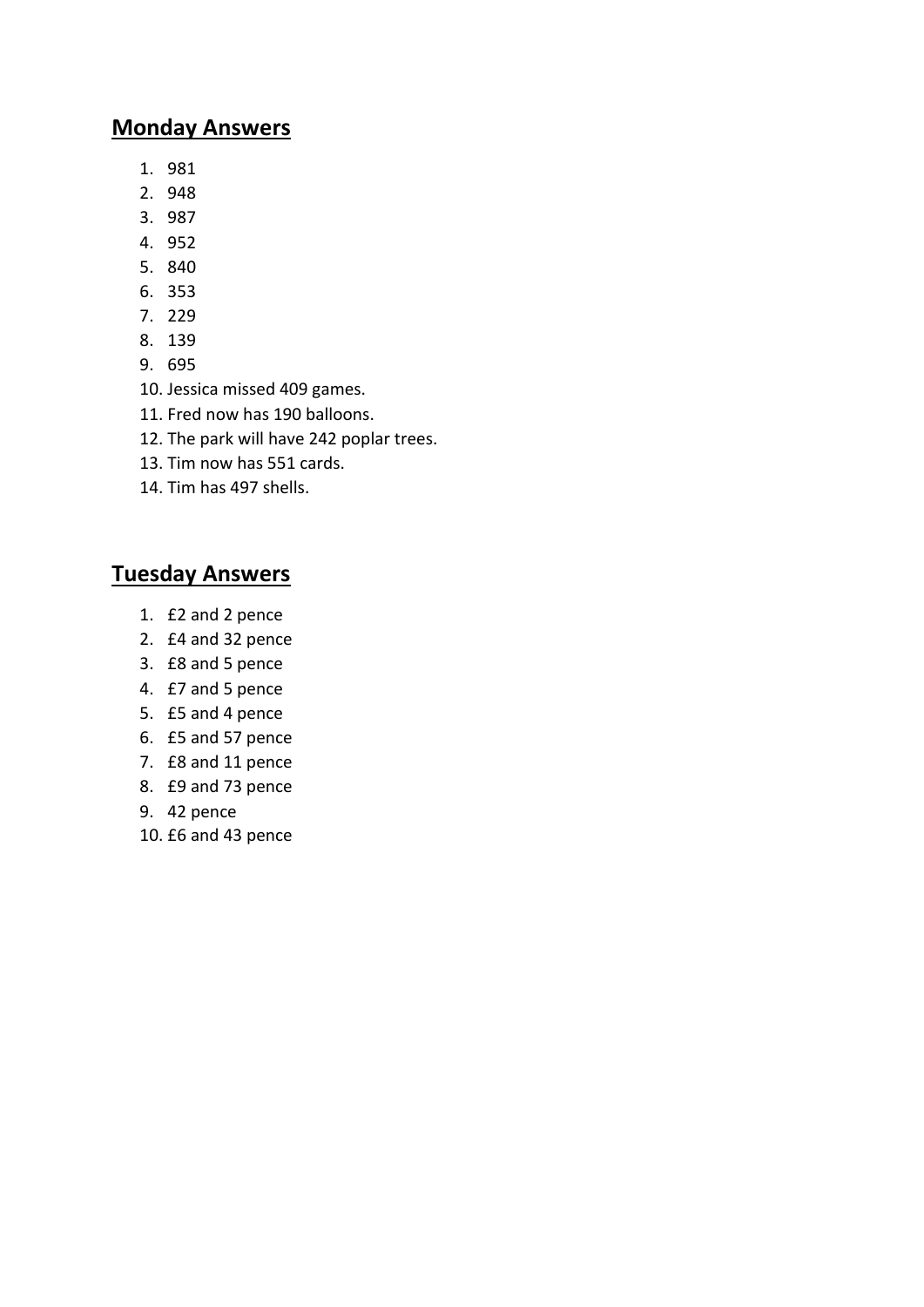# Times Tables practice 1.

|                 | $5 \times 3 =$  | $2 \times 1 =$ |
|-----------------|-----------------|----------------|
|                 | $7 \times 2 =$  | $7 \times 3 =$ |
|                 | $4 \times 12 =$ |                |
| $8 \div 4 =$    |                 |                |
|                 |                 |                |
|                 |                 |                |
| $10 \times 2 =$ |                 |                |
|                 |                 |                |
| $8 \times 2 =$  |                 |                |
| $5 \times 2 =$  |                 | $2 \times 4 =$ |
|                 |                 |                |
|                 | $1 \times 4 =$  |                |
| $4 \times 7 =$  | $55 \div 5 =$   | $12 \div 3 =$  |
| $10 \times 5 =$ |                 |                |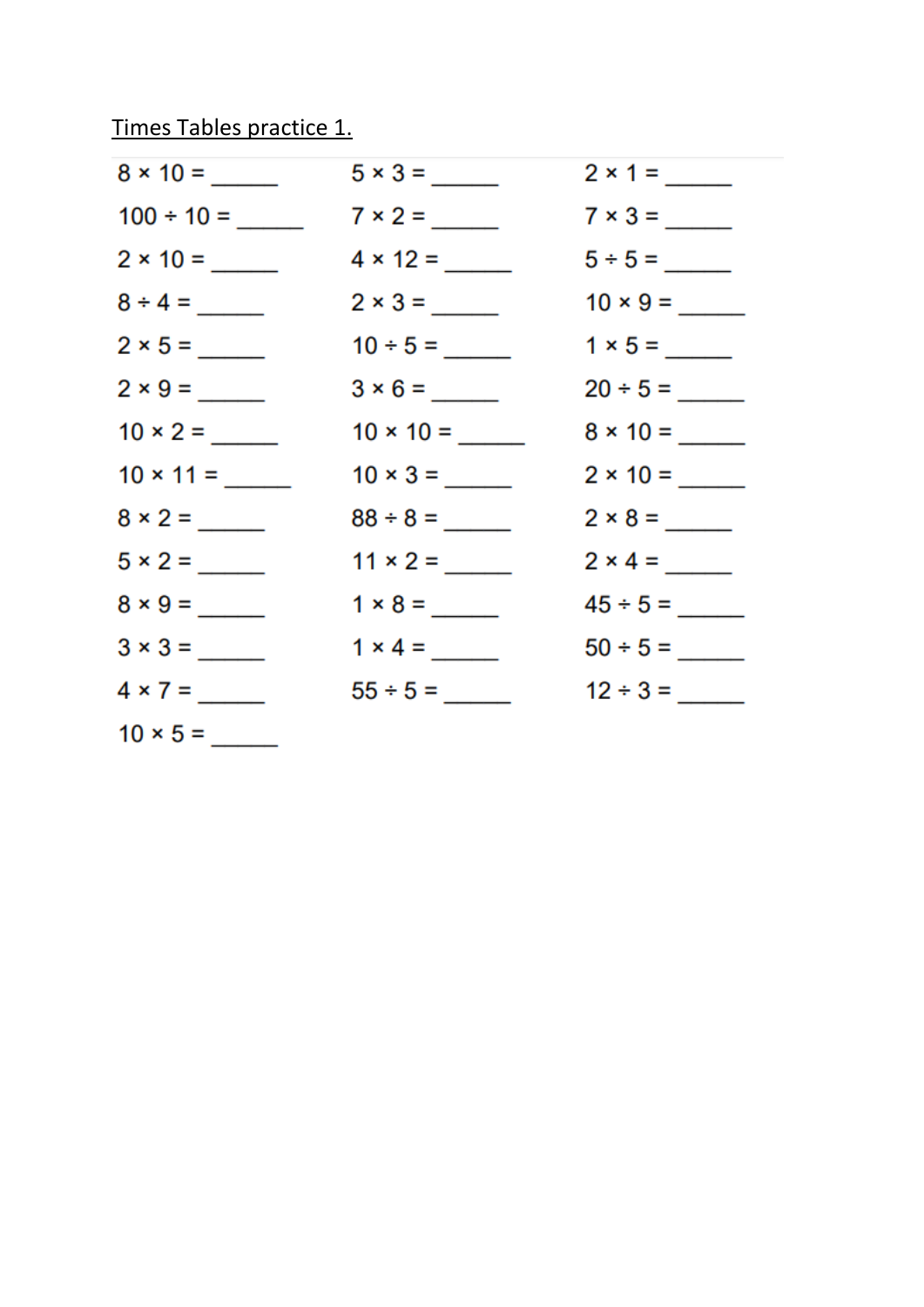# Times Tables Practice 2.

|                | $10 \times 8 =$ |                 |
|----------------|-----------------|-----------------|
| $28 \div 4 =$  | $8 \times 9 =$  |                 |
| $8 \times 3 =$ | $4 \times 11 =$ | $12 \times 2 =$ |
| $88 \div 8 =$  |                 |                 |
| $27 \div 3 =$  |                 |                 |
|                | $3 \times 6 =$  |                 |
| $2 \times 9 =$ |                 | $24 \div 4 =$   |
|                | $4 \times 10 =$ |                 |
|                | $4 \times 12 =$ | $8 \times 8 =$  |
| $20 \div 10 =$ |                 |                 |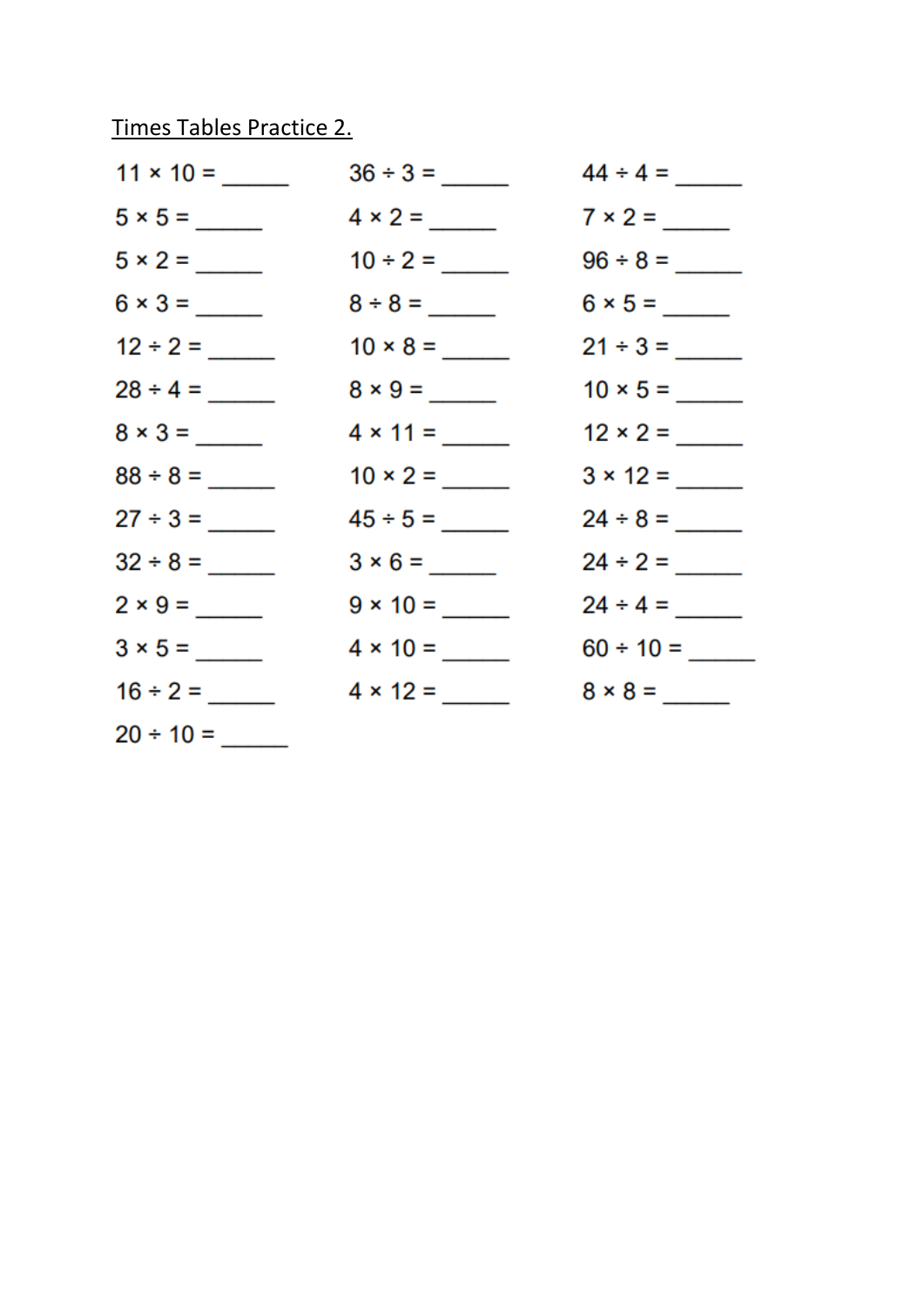# Number Bonds Practice - 20

| $3 + \_ = 20$   | $+20 = 20$     |
|-----------------|----------------|
| $- 7 = 20$      | $+ 14 = 20$    |
| $14 + \_ = 20$  | $10 + \_ = 20$ |
| $15 +$ $-$ = 20 | $+8=20$        |
| $17 + \_ = 20$  | $6 + \_ = 20$  |
| $1 + \_ = 20$   | $+18=20$       |
| $- 4 = 20$      | $+2=20$        |
| $12 + \_ = 20$  | $-$ + 16 = 20  |
| $+11 = 20$      | $8 + \_ = 20$  |
| $- 1 + 3 = 20$  | $-$ + 17 = 20  |
| $18 + \_ = 20$  | $5 + 20$       |
| $11 + 20$       | $16 + 20$      |
| $+9=20$         | $2 + \_ = 20$  |
| $-$ + 10 = 20   | $-$ + 13 = 20  |
| $- 1 = 20$      | $-$ + 12 = 20  |